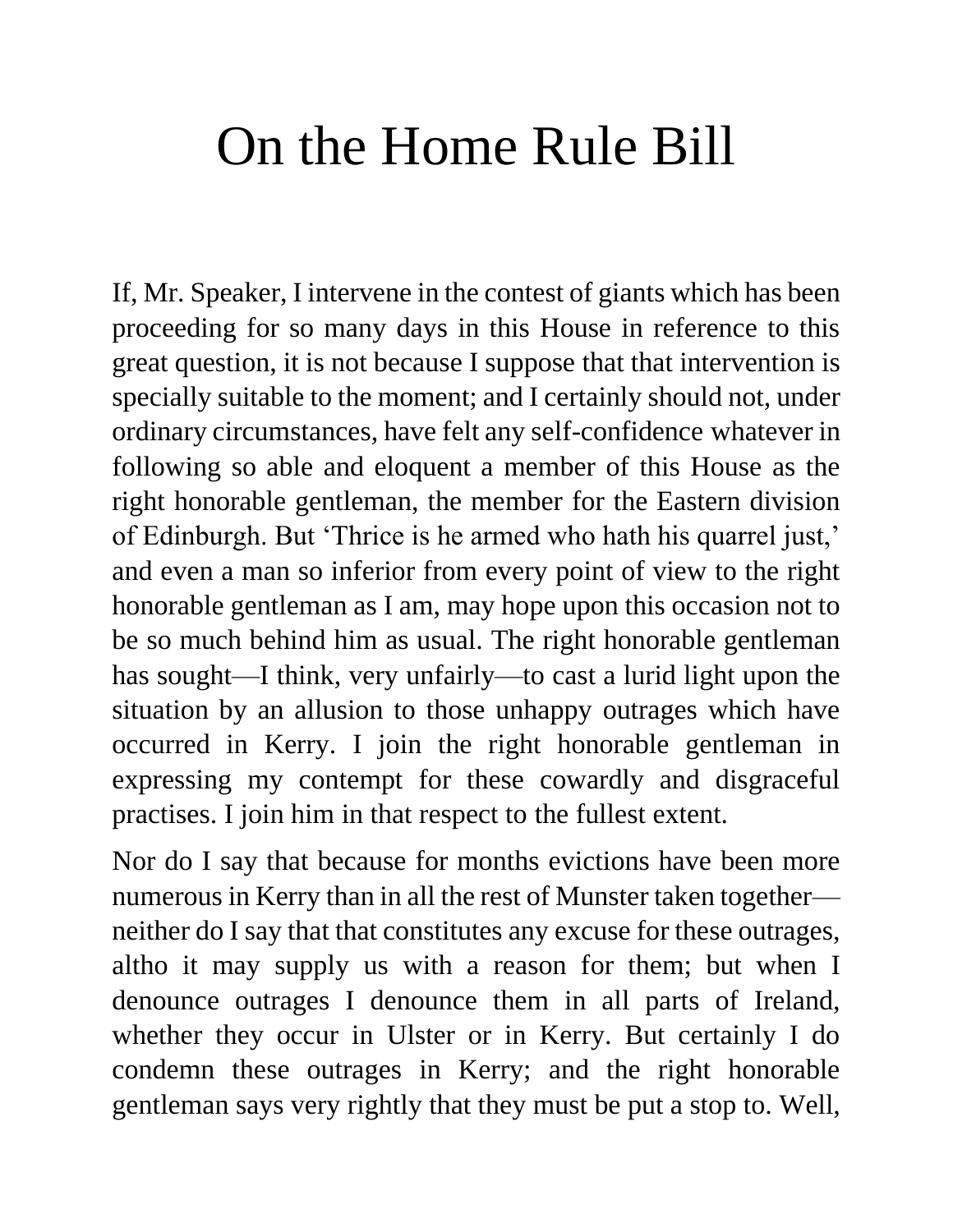so say we all; but the right honorable gentleman would try to put a stop to them by resorting to the old bad method of coercion, which he and his friends have been using for the last eighty-six years, while we say with the prime minister: 'Try the effect of self-government,' and if Kerry men then resort to outrages they will very soon find that the rest of Ireland will put a stop to them. Now, sir, the right honorable member for East Edinburgh spoke about the sovereignty of Parliament. I entirely agree upon this point. We have always known since the introduction of this Bill the difference between a coordinate and a subordinate Parliament, and we have recognized that the Legislature which the prime minister proposes to constitute is a subordinate Parliament—that it is not the same as Grattan's Parliament, which was coequal with the Imperial Parliament, arising out of the same Constitution given to the Irish people by the Crown, just in the same way, tho not by the same means, as Parliamentary institutions were given to Great Britain by the sovereign. We understand this perfectly well. With reference to the argument that has been used against us, that I am precluded from accepting this solution as a final solution because I have claimed the restitution of Grattan's Parliament, I would beg to say that I consider there are practical advantages connected with the proposed statutory body, limited and subordinate to this Imperial Parliament as it undoubtedly will be, which will render it much more useful and advantageous to the Irish people than was Grattan's Parliament, and that the statutory body which the right honorable gentleman proposes to constitute is much more likely to be a final settlement than Grattan's Parliament.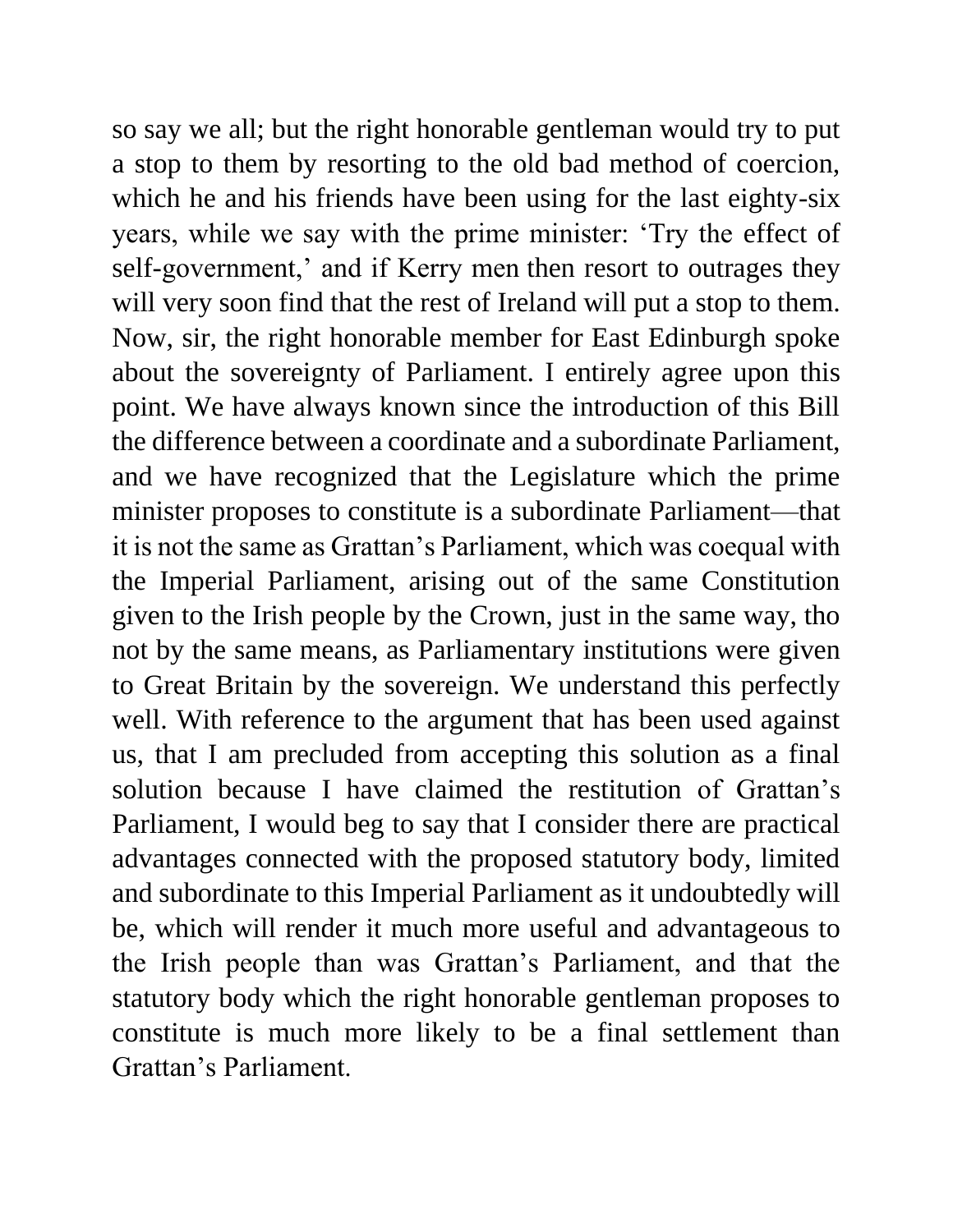We feel, therefore, that under this Bill this Imperial Parliament will have the ultimate supremacy and the ultimate sovereignty. I think the most useful part of the Bill is that in which the prime minister throws the responsibility upon the new Legislature of maintaining that order in Ireland without which no state and no society can exist. I understand the supremacy of the Imperial Parliament to be this—that they can interfere in the event of the powers which are conferred by this Bill being abused under certain circumstances. But the Nationalists in accepting this Bill go, as I think, under an honorable understanding not to abuse those powers; and we pledge ourselves in that respect for the Irish people, as far as we can pledge ourselves, not to abuse those powers, and to devote our energies and our influence which we may have with the Irish people to prevent those powers from being abused. But, if those powers should be abused, the Imperial Parliament will have at its command the force which it reserves to itself, and it will be ready to intervene, but only in the case of grave necessity arising.

I believe this is by far the best mode in which we can hope to settle this question. You will have real power of force in your hands, and you ought to have it; and if abuses are committed and injustice be perpetrated you will always be able to use that force to put a stop to them. You will have the power and the supremacy of Parliament untouched and unimpaired, just as tho this Bill had never been brought forward. We fully recognize this to be the effect of the Bill. I now repeat what I have already said on the first reading of the measure that we look upon the provisions of the Bill as a final settlement of this question, and that I believe that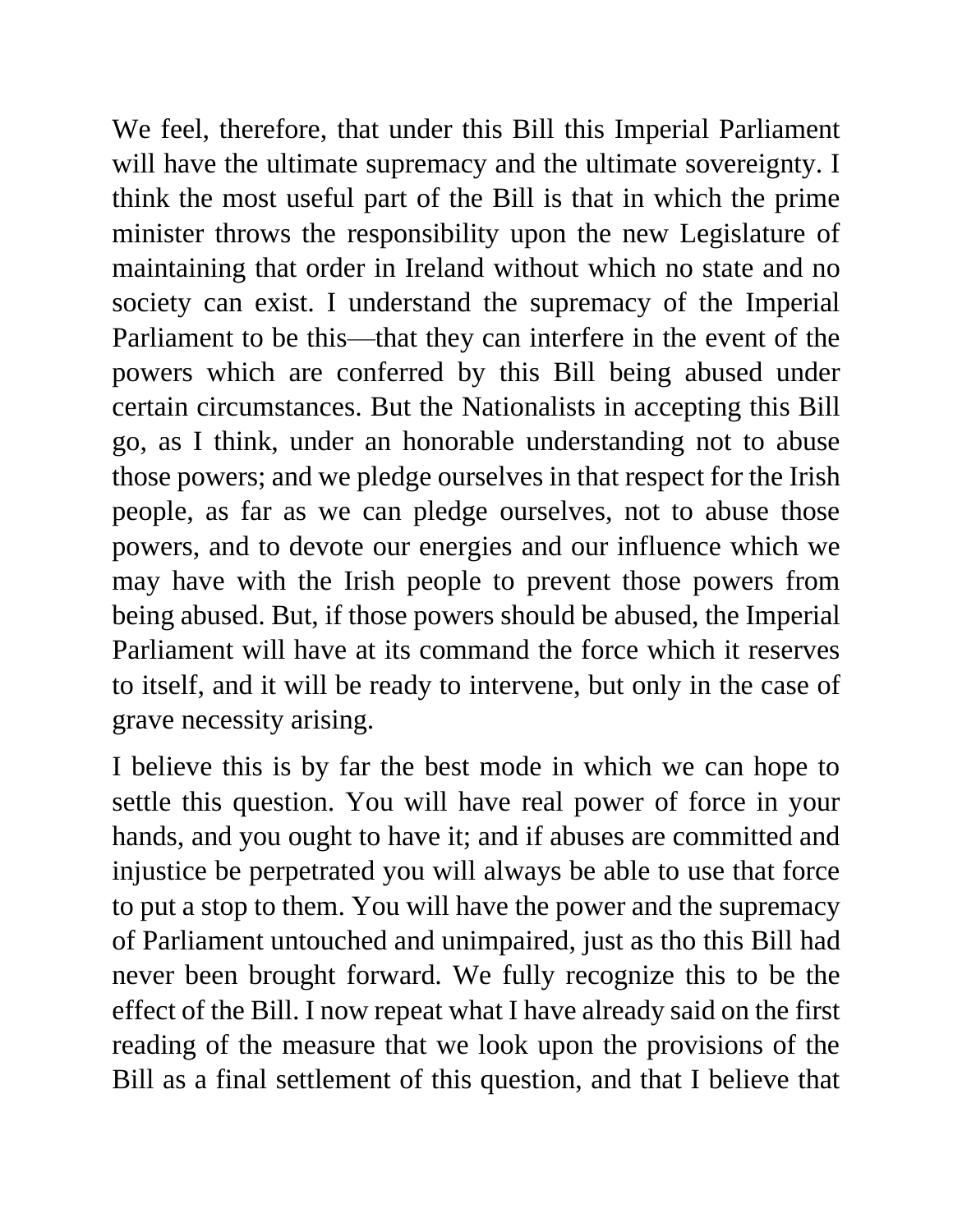the Irish people have accepted it as such a settlement. We have had this measure accepted in the sense I have indicated by all the leaders of every section of national opinion both in Ireland and outside Ireland. It has been so accepted in the United States of America, and by the Irish population in that country with whose vengeance some honorable members are so fond of threatening us. Not a single dissentient voice has been raised against this Bill by any Irishman—not by any Irishman holding national opinions—and I need scarcely remind the House that there are sections among Irish Nationalists just as much as there are even among the great Conservative party. I say that as far as it is possible for a nation to accept a measure cheerfully, freely, gladly, and without reservation as a final settlement,—I say that the Irish people have shown that they have accepted this measure in that sense.

I will now leave this question of the supremacy of the Imperial Parliament, and I will turn to one that was strongly dwelt upon by the right honorable gentleman the member for East Edinburgh. I mean the influence which he fears the Irish priesthood will seek to exercise upon the future education of the Irish people. I may say at once that I am quite sure that the right honorable gentleman's apprehensions upon this subject are genuine, so far as they go, and that at the same time he has no desire to fan the flame of religious discord. On the whole, I think that the right honorable gentleman has spoken very fairly in reference to this part of the question; and I will not say that, perhaps as a Protestant, had I not had, as I have had, abundant experience of Ireland, I might not have been inclined to share his fears myself.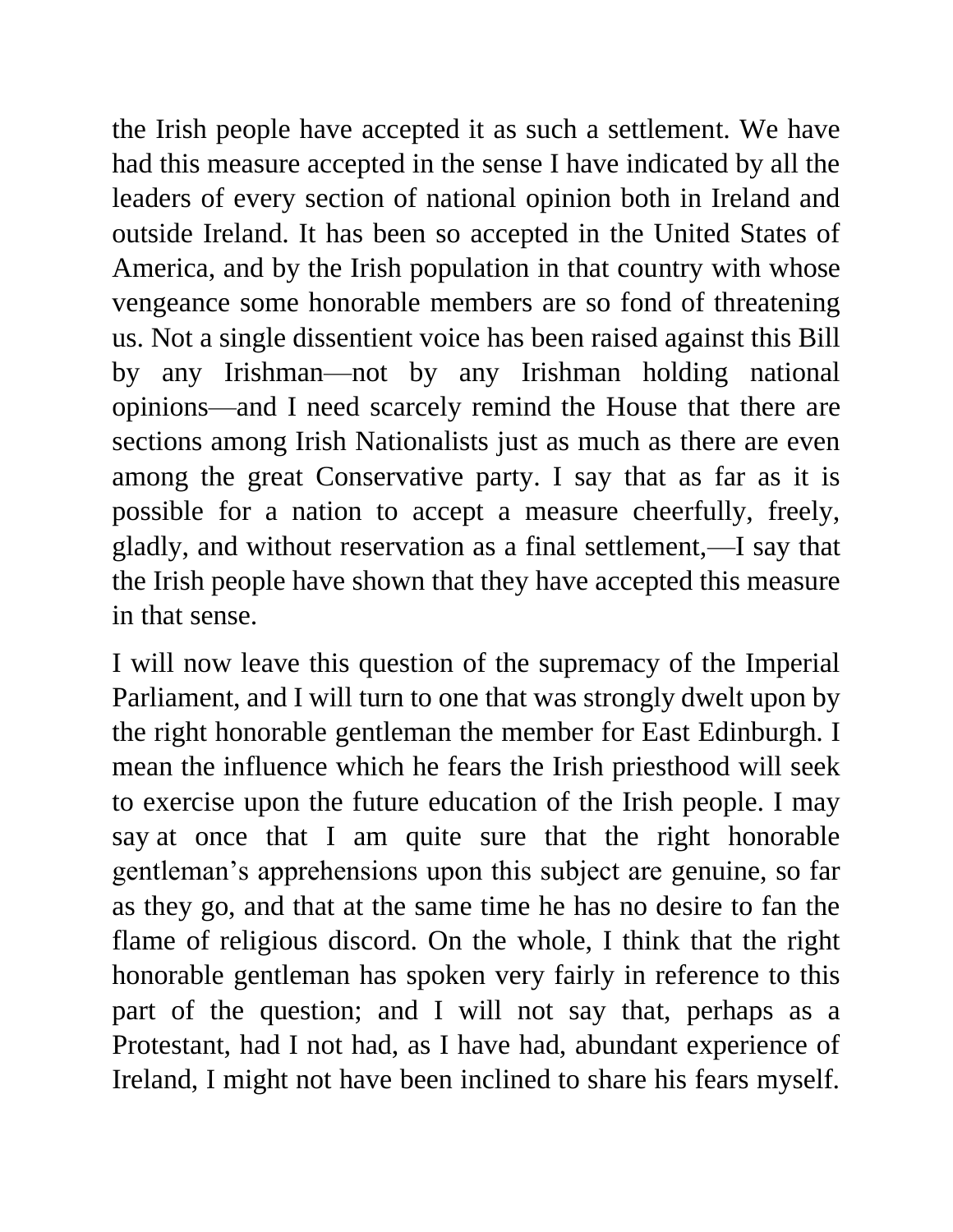Certainly, I have no such fears, but it is rather remarkable that this question of education is the only matter the right honorable gentleman has any fears about in dealing with the question of Protestant and Catholic in Ireland. I can, however, assure the right honorable gentleman that we Irishmen shall be able to settle this question of Irish education very well among ourselves. There are many Liberal Nationalists in Ireland—I call them Liberal Nationalists, because I take the phrase in reference to this question of education—there are many Liberal Nationalists who do not altogether share the views of the Roman Catholic Church upon the subject of education, and they are anxious that Ulster should remain an integral part of Ireland in order that they may share the responsibility of government and may influence that government by the feelings which they have with regard to this question of education. You may depend upon it that in an Irish Legislature Ulster, with such representatives as she now has in the Imperial Parliament, would be able to successfully resist the realization of any idea which the Roman Catholic hierarchy might entertain with regard to obtaining an undue control of Irish education. But I repeat that we shall be able to settle this question and others very satisfactorily to all the parties concerned among ourselves.

I observe that reticence has been exercised with regard to the financial question, of which such a point was made upon the first reading of the bill. The speech of the right honorable gentleman upon the first reading of the Bill undoubtedly produced a great sensation in the House and in this country. The right honorable gentleman, as I and others, and as I believe the country,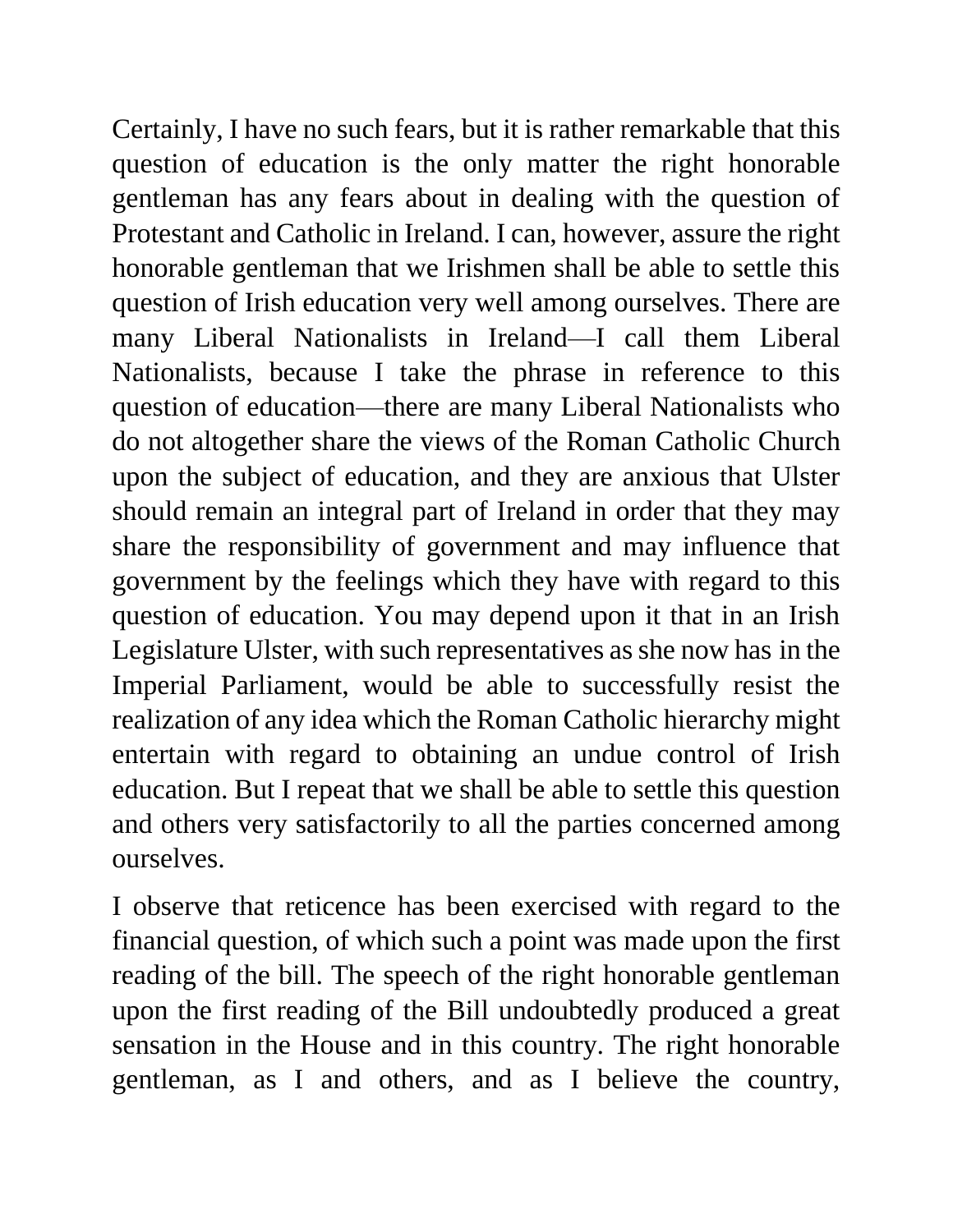understood him, argued on that occasion that Ulster was wealthier than either of the three other provinces, and that consequently the burden of taxation would chiefly fall upon her, and that without Ulster, therefore, it would be impossible to carry on the government of Ireland. The right honorable gentleman did not press the financial question very far to-day; but it would not be improper, perhaps, if we were to direct a little more of our attention to it. For instance, the great wealth of Ulster has been taken up as the war cry of the Loyal and Patriotic Union. The right honorable gentleman was not very fair in choosing the Income Tax, Schedule D, referring to trade and professions, as his standard and measure of the relative wealth of the four provinces. The fair measure of their relative wealth is their assessment to the Income Tax under all the different schedules, and also the value of the rateable property in Ireland; and these tests show conclusively that, so far from Ulster being the wealthiest of the four provinces—and the right honorable gentleman does not deny it now—Ulster comes third in point of relative wealth per head of the population. She comes after Leinster and Munster, and she is only superior to impoverished Connaught.

I come next to the question of the protection of the minority. I have incidentally dwelt on this point in respect to the matter of education; but I should like, with the permission of the House, to say a few words more about it, because it is one on which great attention has been bestowed. One would think from what we hear that the Protestants of Ireland were going to be handed over to the tender mercies of a set of thugs and bandits. The honorable and gallant member for North Armagh cheers that. I only wish that I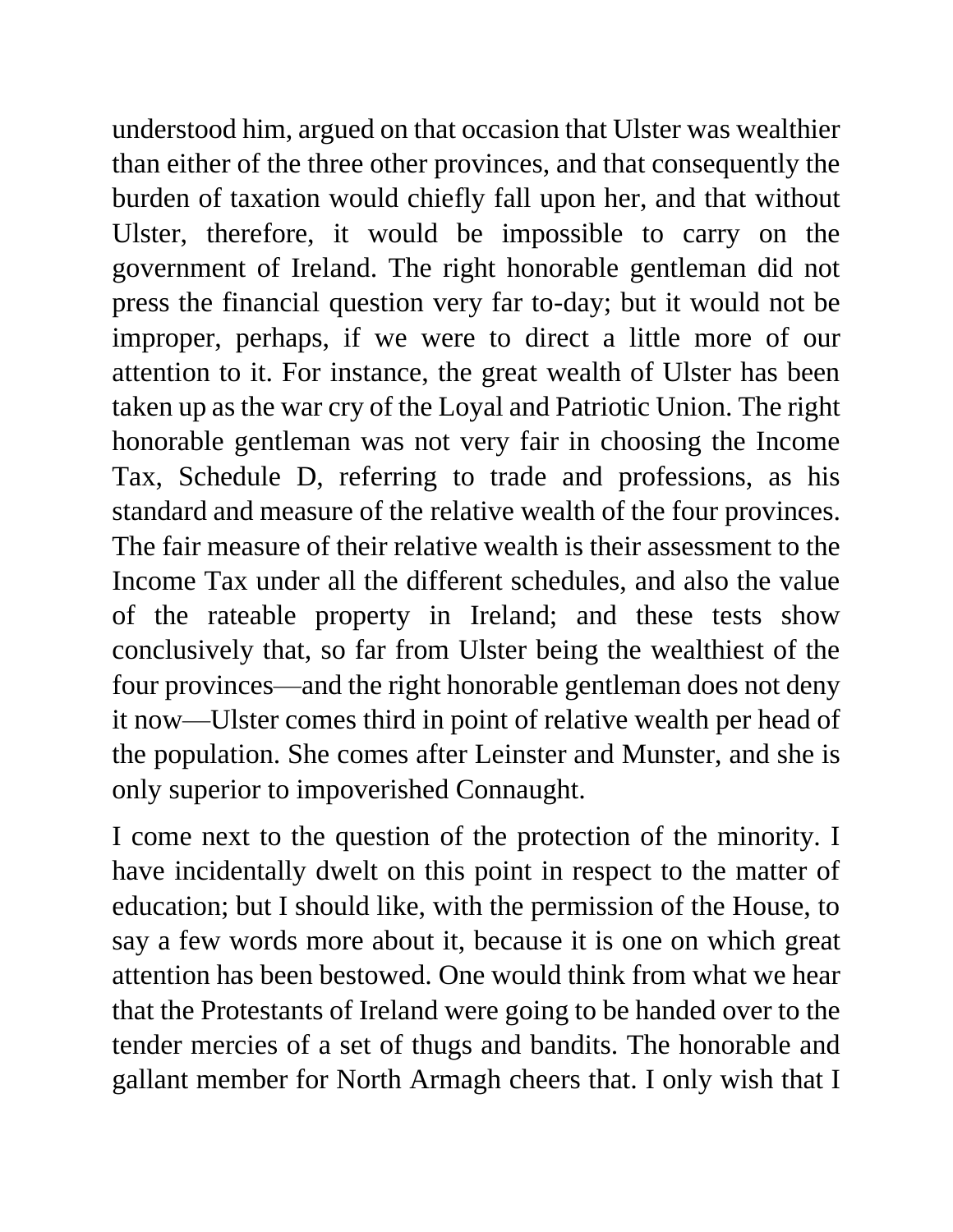was as safe in the North of Ireland when I go there as the honorable and gallant member would be in the South. What do honorable gentlemen mean by the protection of the loyal minority? In the first place, I ask them what they mean by the loyal minority. The right honorable member for East Edinburgh does not seem to have made up his mind, even at this late stage of the discussion, as to what loyal Ulster he means. When asked the question, he said he meant the same loyal Ulster as was referred to by the prime minister in his speech; but he would not commit himself by telling us what signification he attributed to the prime minister's expression. Well, I have examined the prime minister's reference since then, and I find that he referred to the whole province of Ulster. He did not select a little bit of the province, because the opposition had not discovered this point at that time; and consequently I suppose I may assume that the right honorable member for East Edinburgh also referred to the whole province of Ulster when he asked for special protection for it. He has not, however, told us how he would specially protect it.

You must give up the idea of protecting the Protestants either as a body or as a majority by the establishment of a separate legislature either in Ulster or in any portion of Ulster. No, sir, we can not give up a single Irishman. We want the energy, the patriotism, the talents, and the work of every Irishman to insure that this great experiment shall be a successful one. We want, sir, all creeds and all classes in Ireland. We can not consent to look upon a single Irishman as not belonging to us.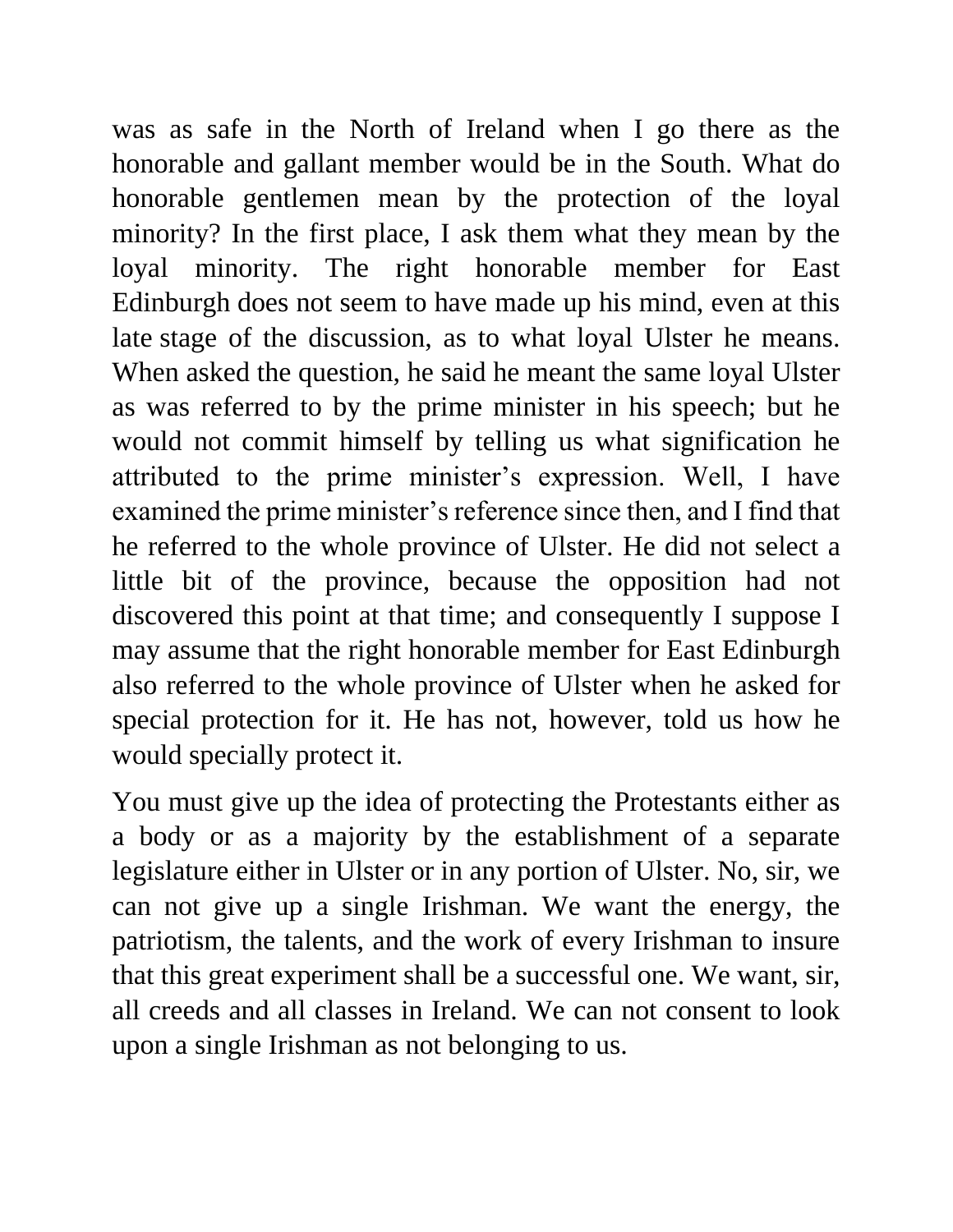We do not blame the small proportion of the Protestants of Ireland who feel any real fear. I admit, sir, that there is a small proportion of them who do feel this fear. We do not blame them; we have been doing our best to allay that fear, and we shall continue to do so. Theirs is not the shame and disgrace of this fear. That shame and disgrace belong to right honorable gentlemen and noble lords of English political parties who, for selfish interests, have sought to rekindle the embers—the almost expiring embers—of religious bigotry. Ireland has never injured the right honorable gentleman, the member for West Birmingham. I do not know why he should have added the strength of his powerful arm; why he should, like another Brennus—let us hope not with the same result—why he should have thrown his sword into the scale against Ireland. I am not aware that we have either personally or politically attempted to injure the right honorable gentleman, yet he and his kind seek to dash this cup from the lips of the Irish people—the first cup of cold water that has been offered to our nation since the recall of Lord Fitzwilliam.

The question of the retention of the Irish members I shall only touch upon very slightly. I have always desired to keep my mind thoroughly open upon it, and not to make it a vital question. There are difficulties, but they are rather more from the English than the Irish point of view, and I think that when we come to consider that question in Committee that feeling will be a growing one on the part of Liberal members. I admit the existence of a strong sentiment in favor of our retention. I will not say it is a reasonable sentiment, when I consider how many times my colleags and I have been forcibly ejected from this House, how often the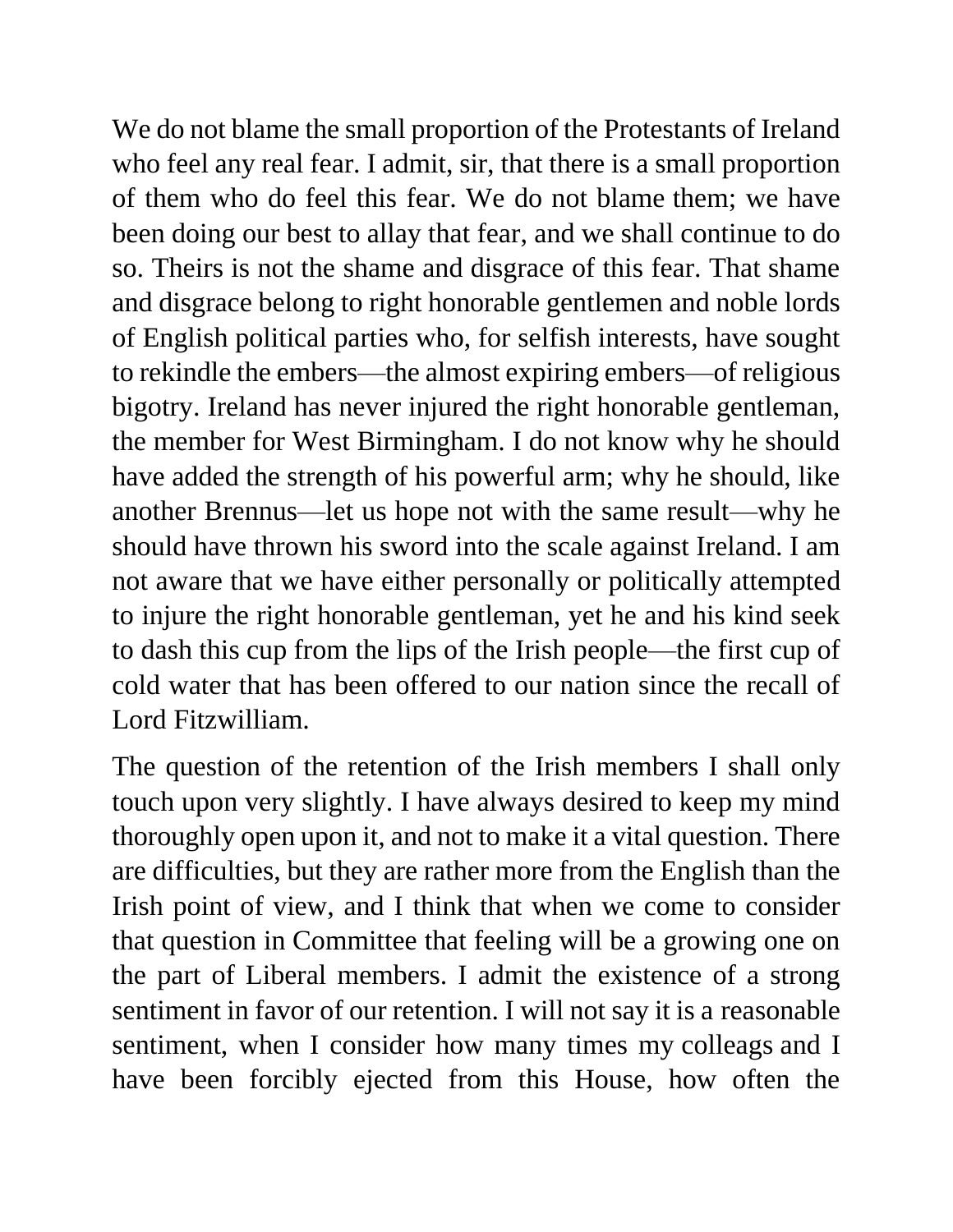necessity of suspending, if not entirely abrogating, representation on the part of Ireland has been eagerly canvassed by the London Press as the only necessary solution of it—perhaps I may not, under these circumstances, consider the desire on the part of Liberal members as a very reasonable one. I admit that it is an honest one. All I can say is that when the prime minister has produced his plan, without binding myself beforehand, I shall candidly examine it, with a desire not to see in it an element that will injure the permanency of the settlement.

Now, sir, what does it all come to? It comes to two alternatives when everything has been said and everything has been done. One alternative is the coercion which Lord Salisbury put before the country, and the other is the alternative offered by the prime minister, carrying with it the lasting settlement of a treaty of peace. If you reject this bill, Lord Salisbury was quite in what he said as to coercion. With great respect to the cries of 'No' by honorable members above the gangway, I beg to say, you will have to resort to coercion. That is not a threat on my part—I would do much to prevent the necessity for resorting to coercion; but I say it will be inevitable, and the best-intentioned Radical who sits on those benches, and who thinks that he 'never, never will be a party to coercion,' will be found very soon walking into the division lobby in favor of the strongest and most drastic coercion bill, or, at the very outside, pitifully abstaining. We have gone through it all before. During the last five years I know, sir, there have been very severe and drastic coercion bills; but it will require an even severer and more drastic measure of coercion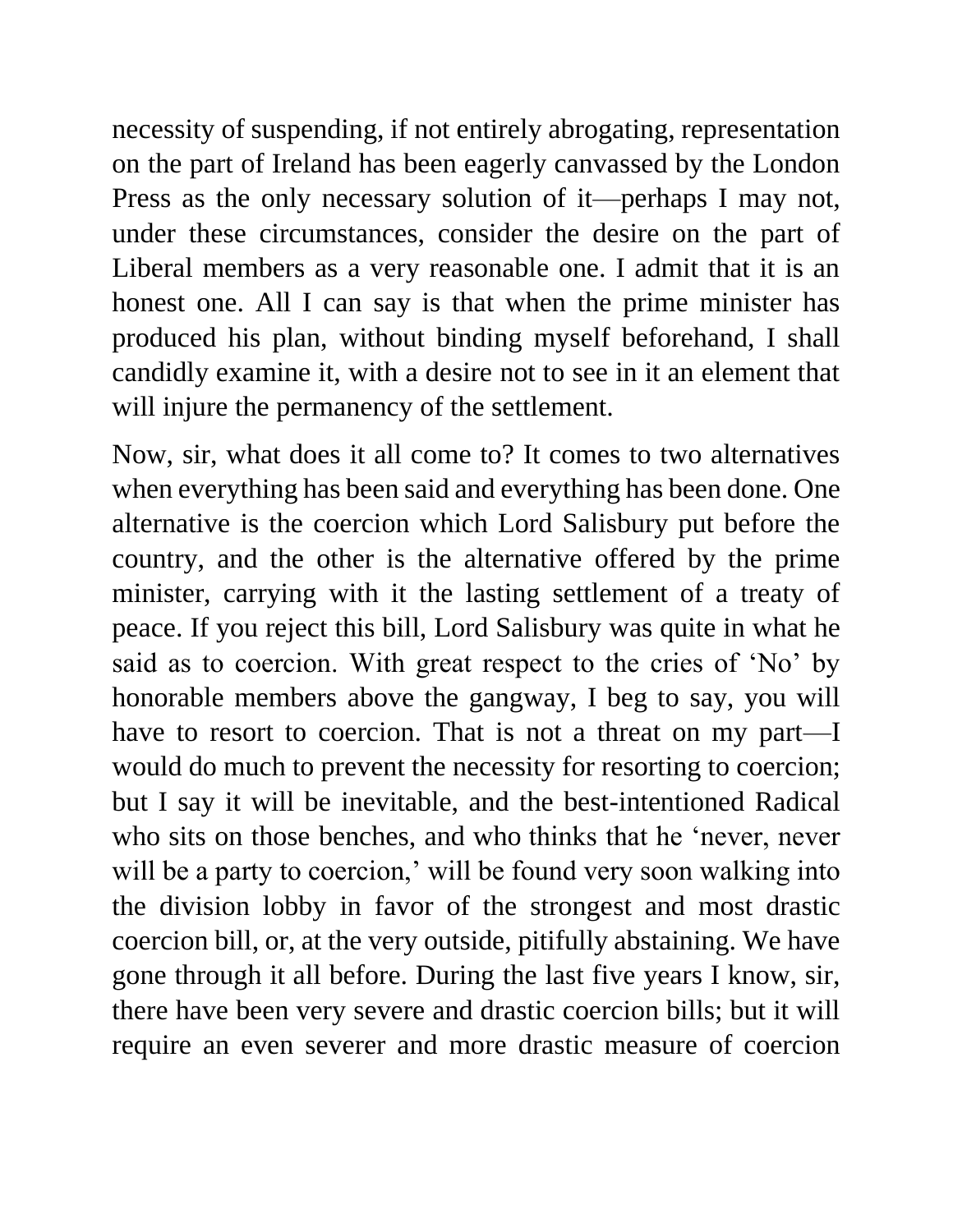now. You will require all that you have had during the last five years, and more besides.

What, sir, has that coercion been? You have had, sir, during those five years—I do not say this to influence passion or awaken bitter memories—you have had during those five years the suspension of the Habeas Corpus Act; you have had a thousand of your Irish fellow subjects held in prison without specific charge, many of them for long periods of time, some of them for twenty months, without trial and without any intention of placing them on trial— I think of all these thousand persons arrested under the Coercion Act of the late Mr. Forster scarcely a dozen were put on their trial; you have had the Arms Acts; you have had the suspension of trial by jury—all during the last five years. You have authorized your police to enter the domicile of a citizen, of your fellow subject in Ireland, at any hour of the day or night, and to search every part of this domicile, even the beds of the women, without warrant. You have fined the innocent for offenses committed by the guilty; you have taken power to expel aliens from this country; you have revived the Curfew Law and the blood-money of your Norman conquerors; you have gagged the Press and seized and suppressed newspapers; you have manufactured new crimes and offenses, and applied fresh penalties unknown to your laws for these crimes and offenses. All this you have done for five years, and all this and much more you will have to do again. The provision in the bill for terminating the representation of Irish members has been very vehemently objected to, and the right honorable gentleman, the member for the Border Burghs, has said that there is no halfway house between separation and the maintenance of law and